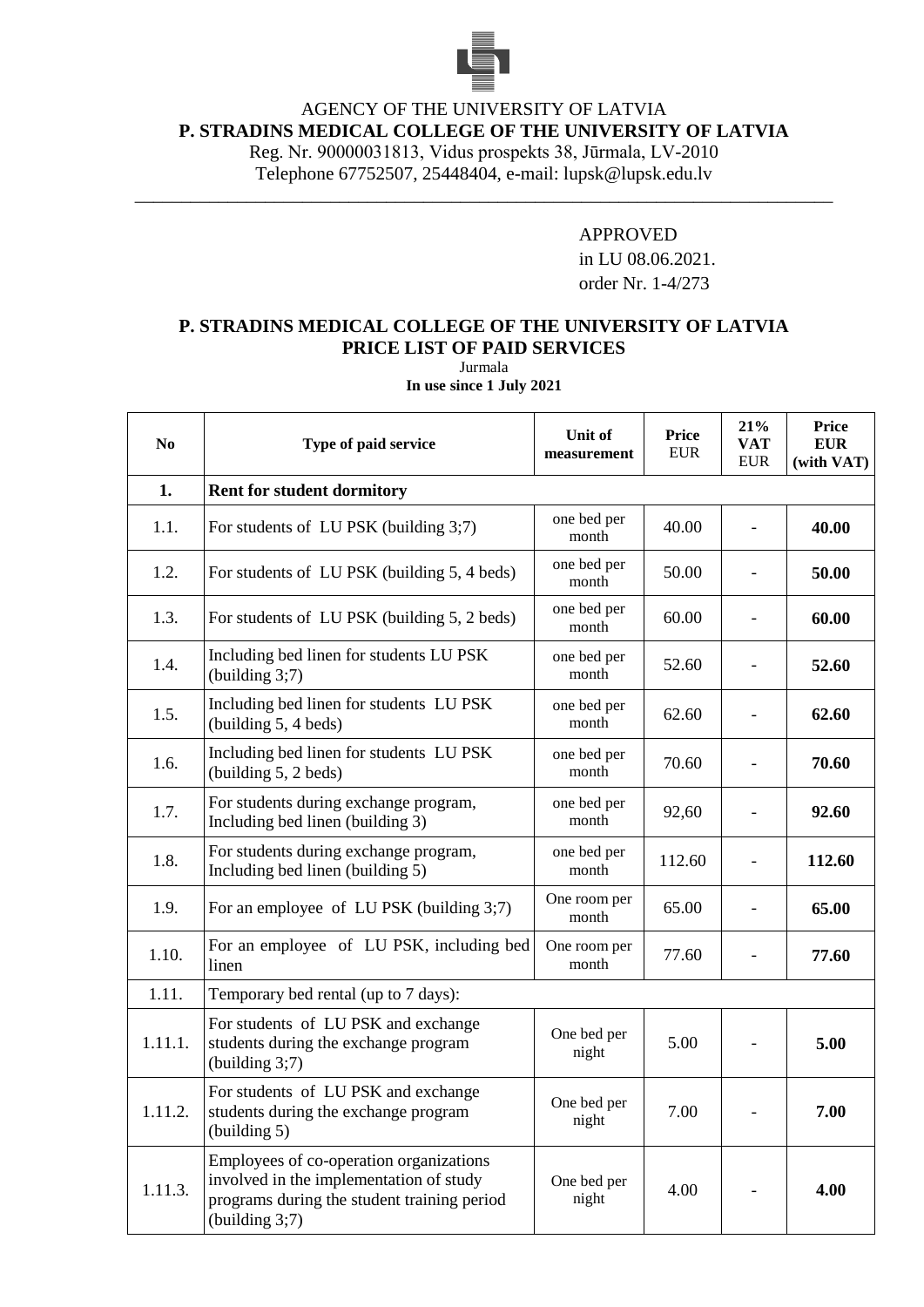| 1.11.4. | Employees of co-operation organizations<br>involved in the implementation of study<br>programs during the student training period<br>(building 5) | One bed per<br>night | 5.00   |       | 5.00   |
|---------|---------------------------------------------------------------------------------------------------------------------------------------------------|----------------------|--------|-------|--------|
| 1.11.5. | For other person in student dormitory,<br>building 3 (including the use of bed linen)                                                             | One bed per<br>night | 16.07  | 1.93  | 18.00  |
| 1.11.6. | For other person in student dormitory,<br>building 5 (including the use of bed linen)                                                             | One bed per<br>night | 22.32  | 2.68  | 25.00  |
| 1.11.7. | For other persons in dormitory, building 7<br>(including the use of bed linen)                                                                    | One bed per<br>night | 8.93   | 1.07  | 10.00  |
| 2.      | <b>Dormitory rent in July, August:</b>                                                                                                            |                      |        |       |        |
| 2.1.    | For students of LU PSK, and for students<br>during exchange program (building 7)                                                                  | One bed per<br>night | 60.00  |       | 60.00  |
| 2.2.    | For students of LU PSK, employees and for<br>students during exchange program, including<br>bed linen (building 7)                                | One bed per<br>night | 72.60  |       | 72.60  |
| 2.3.    | For students of LU PSK, employees and for<br>students during exchange program in July,<br>August (building 5)                                     | one bed per<br>month | 250.00 |       | 250.00 |
| 2.4     | For students of LU PSK, employees and for<br>students during exchange program in July,<br>August (building 3)                                     | one bed per<br>month | 200.00 |       | 200.00 |
| 2.5.    | For students of LU PSK, employees and for<br>students during exchange program (building<br>5)                                                     | one bed per day      | 15.00  |       | 15.00  |
| 2.6.    | For employees of LU PSK (building 3;7)                                                                                                            | one bed per day      | 100.00 |       | 100.00 |
| 2.7.    | For employees of LU PSK, including bed<br>linen (building 3;7)                                                                                    | one bed per day      | 112.60 |       | 112.60 |
| 2.8.    | Employees of cooperation organizations<br>involved in the implementation of study<br>programs                                                     | one bed per day      | 13.39  | 1.61  | 15.00  |
| 2.9.    | Employees of cooperation organizations<br>involved in the implementation of study<br>programs                                                     | one bed per day      | 133.93 | 16.07 | 150.00 |
| 2.10.   | Other persons (up to 4 persons in a room)<br>building 3                                                                                           | one bed per day      | 14.29  | 1.71  | 16.00  |
| 2.11.   | Other persons (up to 4 persons in a room)<br>building 7                                                                                           | one bed per day      | 8.93   | 1.07  | 10.00  |
| 2.12.   | For other persons:                                                                                                                                |                      |        |       |        |
| 2.12.1. | Reservation deposit *                                                                                                                             | One bed              | 53.57  | 6.43  | 60.00  |
| 2.12.2. | 1 person in a room, building 3 (June, July)                                                                                                       | one bed per<br>month | 357.14 | 42.86 | 400.00 |
| 2.12.3. | Extra person in a room, building 3 (June,<br>July)                                                                                                | one bed per<br>month | 80.36  | 9.64  | 90.00  |
| 2.12.4. | 1 person in a room, building 3 (August)                                                                                                           | one bed per<br>month | 267.86 | 32.14 | 300.00 |
| 2.12.5. | Extra person in a room, building 3 (August)                                                                                                       | one bed per<br>month | 62.50  | 7.50  | 70.00  |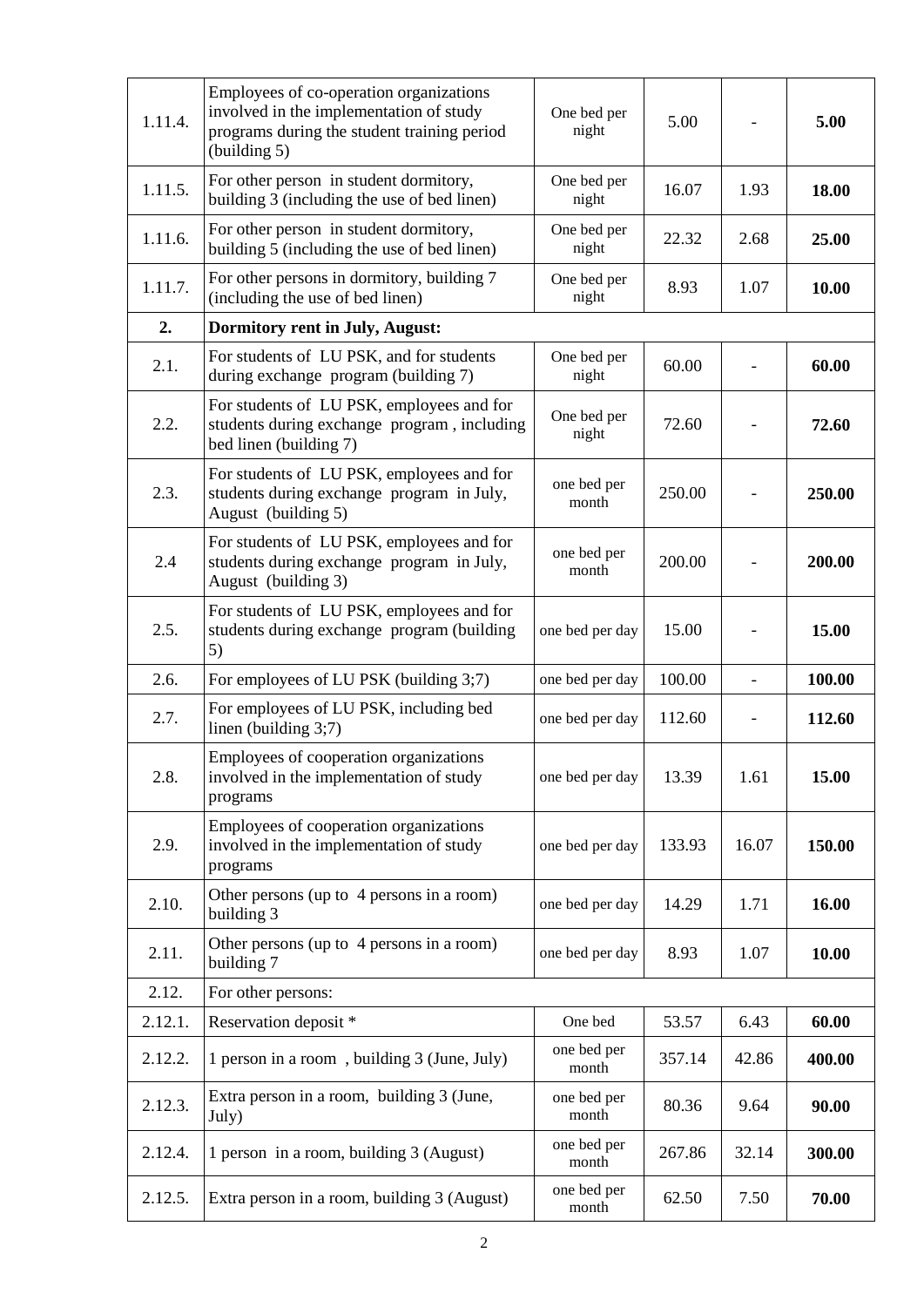| 2.12.6.  | Up to 4 persons in a room, building 5 (June,<br>July)                                                          | one bed per<br>month                  | 446.43  | 53.57                    | 500.00  |  |  |
|----------|----------------------------------------------------------------------------------------------------------------|---------------------------------------|---------|--------------------------|---------|--|--|
| 2.12.7.  | Up to 4 persons in a room, building 5 (August)                                                                 | one bed per<br>month                  | 401.79  | 48.21                    | 450.00  |  |  |
| 2.12.8.  | Up to 4 persons in a room, building 5                                                                          | one bed per day                       | 22.32   | 2.68                     | 25.00   |  |  |
| 2.12.9   | Up to 2 persons in a room, building 5                                                                          | one bed per<br>month                  | 491.07  | 58.93                    | 550.00  |  |  |
| 2.12.10. | Up to 2 persons in a room, building 5                                                                          | one bed per day                       | 26.79   | 3.21                     | 30.00   |  |  |
| 2.12.11. | Extra person in a room, building 5                                                                             | one bed per<br>month                  | 80.36   | 9.64                     | 90.00   |  |  |
| 2.12.12. | Extra person in a room (up to 6 years of age)<br>building $3; 5$                                               | one bed per<br>month                  | 26.79   | 3.21                     | 30.00   |  |  |
| 2.12.13. | Building 5, floor 3, (6 beds $+ 2$ extra beds)<br>refrigerator and bed linen.                                  | floor per month                       | 1785.71 | 214.29                   | 2000.00 |  |  |
|          | * The booking deposit is non-refundable if the booking is cancelled.                                           |                                       |         |                          |         |  |  |
| 3.       | Other dormitory services:                                                                                      |                                       |         |                          |         |  |  |
| 3.1.     | Use of washing machine (up to 4 kg wash)                                                                       | one wash cycle                        | 2.48    | 0.52                     | 3.00    |  |  |
| 3.2.     | Door key renewal                                                                                               | 1 piece                               | 4.13    | 0.87                     | 5.00    |  |  |
| 3.3.     | Use of the laundry set for up to 10 days                                                                       | One set                               | 3.47    | 0.73                     | 4.20    |  |  |
| 3.4.     | Use of additional electrical equipment:                                                                        |                                       |         |                          |         |  |  |
| 3.4.1.   | Refrigerator                                                                                                   | per month per<br>unit                 | 6.61    | 1.39                     | 8.00    |  |  |
| 3.4.2.   | Television                                                                                                     | per month per<br>unit                 | 3.47    | 0.73                     | 4.20    |  |  |
| 3.5.     | Fines for arbitrary use of electric heaters,<br>refrigerators and televisions                                  | From persons<br>living in the<br>room | 40.00   |                          | 40.00   |  |  |
| 4.       | <b>Library services:</b>                                                                                       |                                       |         |                          |         |  |  |
| 4.1.     | Black and white copying (A4 format one-<br>sided) from library fund                                            | one page                              | 0.04    |                          | 0.04    |  |  |
| 4.2.     | Black and white copying (A3 format, one-<br>sided) from library collections                                    | one page                              | 0.06    | $\overline{\phantom{a}}$ | 0.06    |  |  |
| 4.3.     | Black and white printout (A4 format, one-<br>sided) from library fund and study materials<br>from the Internet | one page                              | 0.10    |                          | 0.10    |  |  |
| 5.       | <b>Office services:</b>                                                                                        |                                       |         |                          |         |  |  |
| 5.1.     | Issuing a statement to a student                                                                               | one statement                         | 1.82    | 0.38                     | 2.20    |  |  |
| 5.2.     | Prepare and issue an archive document:                                                                         |                                       |         |                          |         |  |  |
| 5.2.1.   | Preparation of academic transcript within three<br>days                                                        | one statement                         | 12.40   | 2.60                     | 15.00   |  |  |
| 5.2.2.   | Preparation of academic transcript within two<br>weeks                                                         | one statement                         | 8.26    | 1.74                     | 10.00   |  |  |
| 5.2.3.   | Preparation of archive reference                                                                               | one statement                         | 8.26    | 1.74                     | 10.00   |  |  |
| 5.2.4.   | Preparation of an archive statement with an<br>appendix                                                        | one statement                         | 16.53   | 3.47                     | 20.00   |  |  |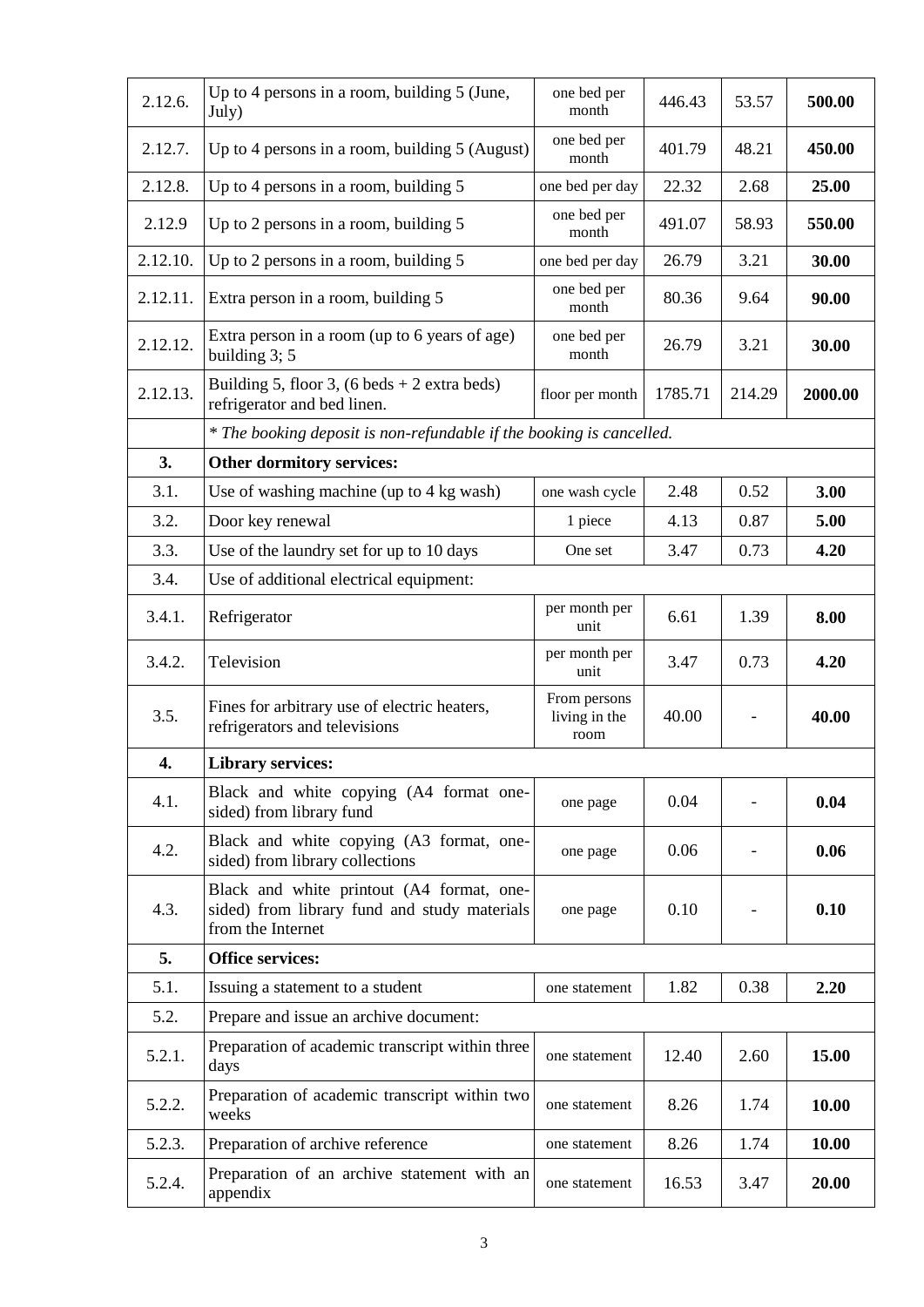| 5.2.5.  | Preparation of information on the scope and<br>content of the study program at the request of<br>a natural person by submitting a form<br>approved by a foreign institution | one set                 | 24.79  | 5.21                     | 30.00  |
|---------|-----------------------------------------------------------------------------------------------------------------------------------------------------------------------------|-------------------------|--------|--------------------------|--------|
| 5.2.6.  | Description of the study course (for one course<br>of the study program)                                                                                                    | One description         | 2.48   | 0.52                     | 3.00   |
| 5.2.7.  | Making a copy of documents at the request of<br>a natural person                                                                                                            | one set                 | 4.13   | 0.87                     | 5.00   |
| 5.2.8.  | Production of a copy of a document, an extract<br>at the request of a natural person                                                                                        | one set                 | 8.26   | 1.74                     | 10.00  |
| 5.2.9.  | Issuance of documents from the archive<br>(diploma, certificate, certificate, etc.)                                                                                         | one set                 | 4.13   | 0.87                     | 5.00   |
| 5.2.10. | Production of a duplicate of the diploma and<br>its appendix                                                                                                                | one set                 | 20.66  | 4.34                     | 25.00  |
| 5.2.11. | Production of a duplicate diploma supplement                                                                                                                                | one set                 | 8.26   | 1.74                     | 10.00  |
| 5.2.12. | Diploma covers                                                                                                                                                              | one set                 | 4.13   | 0.87                     | 5.00   |
| 6.      | Services related to the learning process:                                                                                                                                   |                         |        |                          |        |
| 6.1.    | Payments for settling academic debts (incl.<br>Internships and term papers) for one credit<br>point                                                                         | one test                | 10.00  |                          | 10.00  |
| 6.2.    | Payments for the acquisition of the study<br>course according to an individual plan:                                                                                        |                         |        |                          |        |
| 6.2.1.  | In the general education study course for one<br>credit point                                                                                                               | one test                | 30.00  |                          | 30.00  |
| 6.2.2.  | Field study course for one credit point<br>if there is a tuition fee and it does not exceed<br>1500.00 EUR in the study year                                                | one test                | 45.00  |                          | 45.00  |
| 6.2.3.  | Field study course for one credit point<br>if the tuition fee in the study year exceeds<br>1500.00 EUR                                                                      | one test                | 60.00  |                          | 60.00  |
| 6.3.    | Payment for late submission of qualification<br>work                                                                                                                        | for the day of<br>delay | 5.00   |                          | 5.00   |
| 6.4.    | Repeated pre-defence of the qualification<br>paper                                                                                                                          | one test                | 10.00  |                          | 10.00  |
| 6.5.    | Use of laboratories in addition to the time<br>planned in the study program                                                                                                 | for 1 academic<br>hour  | 15.00  |                          | 15.00  |
| 6.6.    | Fee for passing the qualification examination<br>for the qualification "Biomedical Laboratory<br>Technician"                                                                | one test                | 170.00 |                          | 170.00 |
| 6.7.    | Fee for passing the qualification examination<br>for the qualification "Beauty Specialist in<br>Cosmetology"                                                                | one test                | 200.00 |                          | 200.00 |
| 6.8.    | Rearrangement of the study course by one<br>credit point                                                                                                                    | one test                | 10.00  |                          | 10.00  |
| 6.9.    | Re-taking the state final examination                                                                                                                                       | One part                | 150.00 | $\overline{\phantom{a}}$ | 150.00 |
| 6.10.   | Assessment and recognition of learning<br>outcomes achieved in previous education or<br>professional experience                                                             | One set                 | 70.00  |                          | 70.00  |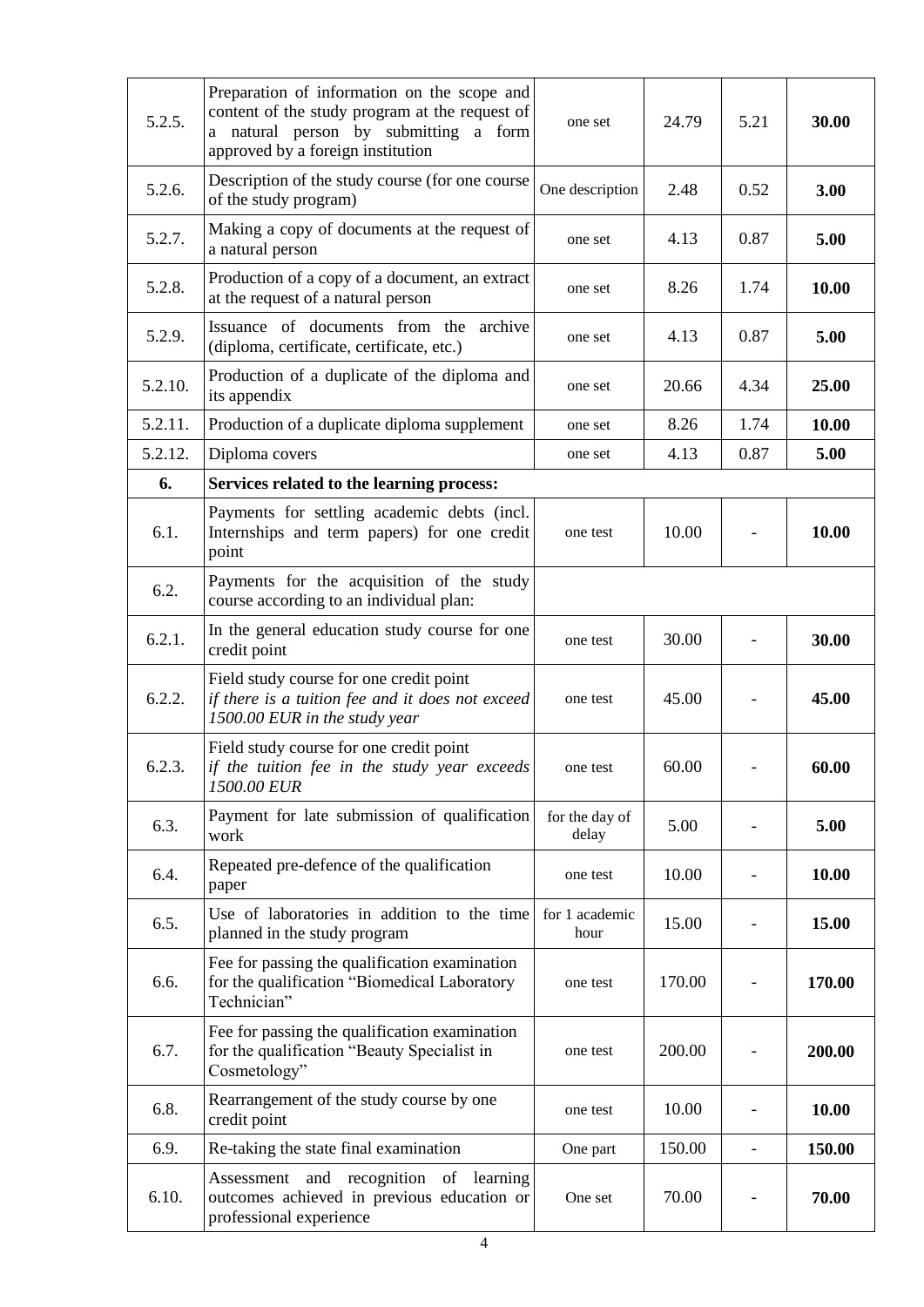| 6.11.  | Evaluation and recognition of previous<br>education at LU PSK                                                                  | One set                | 50.00 |      | 50.00 |
|--------|--------------------------------------------------------------------------------------------------------------------------------|------------------------|-------|------|-------|
| 6.12.  | Registration fee for accession documents                                                                                       | One set                | 5.00  |      | 5.00  |
| 6.13.  | Renewal of studies within a month after<br>exmatriculation from LU PSK                                                         | for the<br>application | 50.00 |      | 50.00 |
| 7.     | <b>Other services:</b>                                                                                                         |                        |       |      |       |
| 7.1.   | Rental of premises with<br>equipment for<br>seminars and other events                                                          | one $m^2$ per hour     | 0.21  | 0.04 | 0.25  |
| 7.2.   | Copying materials:                                                                                                             |                        |       |      |       |
| 7.2.1. | Black and white copying (A4 single-sided)                                                                                      | one page               | 0.06  | 0.01 | 0.07  |
| 7.2.2. | Black and white copying (A3 format, single-<br>sided)                                                                          | one page               | 0.07  | 0.01 | 0.08  |
| 7.3.   | Material printing                                                                                                              |                        |       |      |       |
| 7.3.1  | Black and white print (A4 format, single<br>sided)                                                                             | one page               | 0.10  | 0.02 | 0.12  |
| 7.3.2. | Colour printing (A4 format, single-sided)                                                                                      | one page               | 0.83  | 0.17 | 1.00  |
| 7.4.   | Material scanning:                                                                                                             |                        |       |      |       |
| 7.4.1. | Scan (BMP, JPG, TIFF, PDF) and save<br>information to flash memory or send to an<br>email address                              | one page               | 0.21  | 0.04 | 0.25  |
| 7.4.2. | Scanning with text recognition (MS Word<br>document) and saving information to flash<br>memory or sending to an e-mail address | one page               | 0.29  | 0.06 | 0.35  |
| 7.5.   | Spiral binding:                                                                                                                | One unit               | 2.37  | 0.63 | 3.00  |
| 8.     | <b>Souvenirs:</b>                                                                                                              |                        |       |      |       |
| 8.1    | Pen with plastic housing (engraved college<br>symbols)                                                                         | One unit               | 0.58  | 0.12 | 0.70  |
| 8.2    | Pen with metal housing (engraved college<br>symbols)                                                                           | One unit               | 0.83  | 0.17 | 1.00  |
| 8.3    | Ordinary pencil (printed with college symbols)                                                                                 | One unit               | 0.33  | 0.06 | 0.40  |
| 8.4    | Stationery set in a box (with college<br>symbolic)                                                                             | One set                | 4.05  | 0.85 | 4.90  |
| 8.5    | Record A5 notebook<br>(with college logo)                                                                                      | one unit               | 2.98  | 0.62 | 3.60  |
| 8.6    | Fabric bag (with college symbolic)                                                                                             | one unit               | 5.70  | 1.20 | 6.90  |
| 8.7    | A cup<br>(with college logo)                                                                                                   | one unit               | 4.54  | 0.95 | 5.50  |
| 8.8    | Thermo mug (with college symbolic)                                                                                             | one unit               | 11.16 | 2.34 | 13.50 |
| 8.9    | A bottle of water<br>(with college symbolic)                                                                                   | one unit               | 4.88  | 1.02 | 5.90  |
| 8.10   | <b>USB</b><br>(with college symbolic)                                                                                          | one unit               | 4.05  | 0.85 | 4.90  |
| 8.11   | Facemask<br>(with a college logo or symbol)                                                                                    | one unit               | 4.88  | 1.02 | 5.90  |
| 8.12   | Hoodey unisex                                                                                                                  | one unit               | 24.80 | 5.20 | 30.00 |